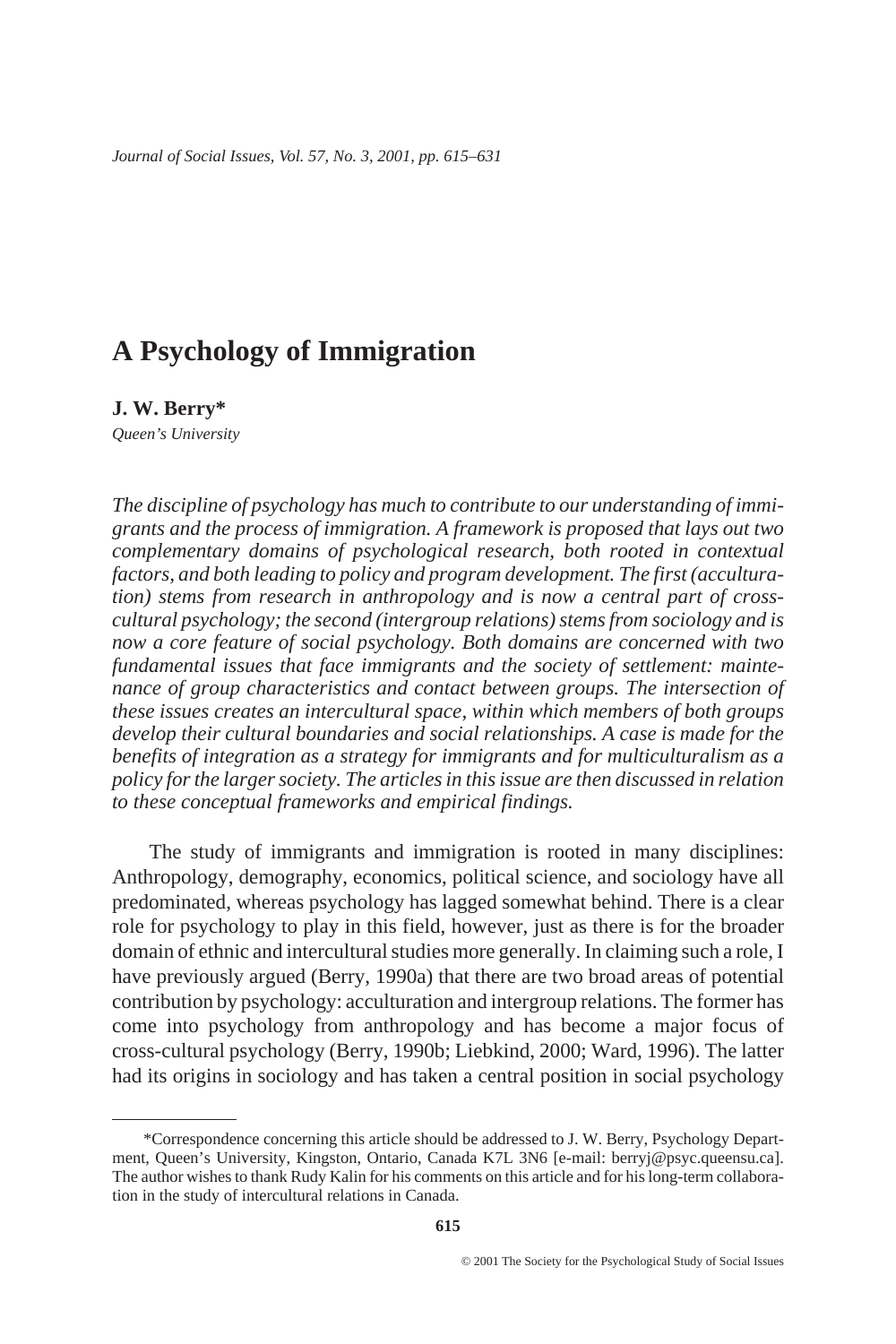(Brewer & Brown, 1998; Brown & Gaertner, 2001). Both are now contributing policy-relevant findings for the management of group relations in culturally plural societies (Aboud & Levy, 1999; Berry, 1999a; Berry & Kalin, 2000).

Articles in this issue can be seen as substantiating this claim by contributing to these two domains: Some are concerned with acculturation, and some with intergroup relations; moreover, some have policy implications that flow from work in these two domains. My task in this final article is to develop a framework for understanding a "psychology of immigration," to place the various articles in such a framework, to discern common themes among them, and to draw out their theoretical and policy import.

# **A Framework**

Figure 1 illustrates these cultural, social, and policy components of immigration phenomena (modified from Berry, 1990a, 1999a), and places them in relation to their broad social science contexts. Distinctions and possible linkages are portrayed, using terms that are generally known in psychology. Other schemas, employed in cognate disciplines (e.g., Banton, 2000; Kymlicka, 1998; Portes, 1997), emphasize other components and terminology; they serve to coordinate their perspectives and concerns, but they often overlap with those of psychology.

## **Acculturation**

On the left side of Figure 1 is the domain of *acculturation*, a process that entails contact between two cultural groups, which results in numerous cultural changes in both parties (Redfield, Linton, & Herskovits, 1936). Graves (1967) later proposed that individuals who are members of cultures in contact will experience various psychological changes, coining the term *psychological acculturation* to refer to this individual level. Acculturation is a process involving two or more groups, with consequences for both; in effect, however, the contact experiences have much greater impact on the nondominant group and its members. For this reason, much of the research on acculturation has focused on such nondominant peoples (such as immigrants and indigenous peoples), tending to ignore the impact on the dominant population. It is obvious, however, that immigrant-receiving societies and their native-born populations have been massively transformed in the past decades. Recent trends in acculturation research have come to focus more on the process of *mutual* change (Berry, 1997; Bourhis, Moise, Perreault, & Senecal, 1997), involving both groups in contact.

For more than 30 years, psychologists have focused on some fundamental aspects of these phenomena, particularly people's attitudes toward the process, their overt behaviors (continuity or change), and their internal cultural identities. All are rooted in two basic aspects of intercultural contact that have been described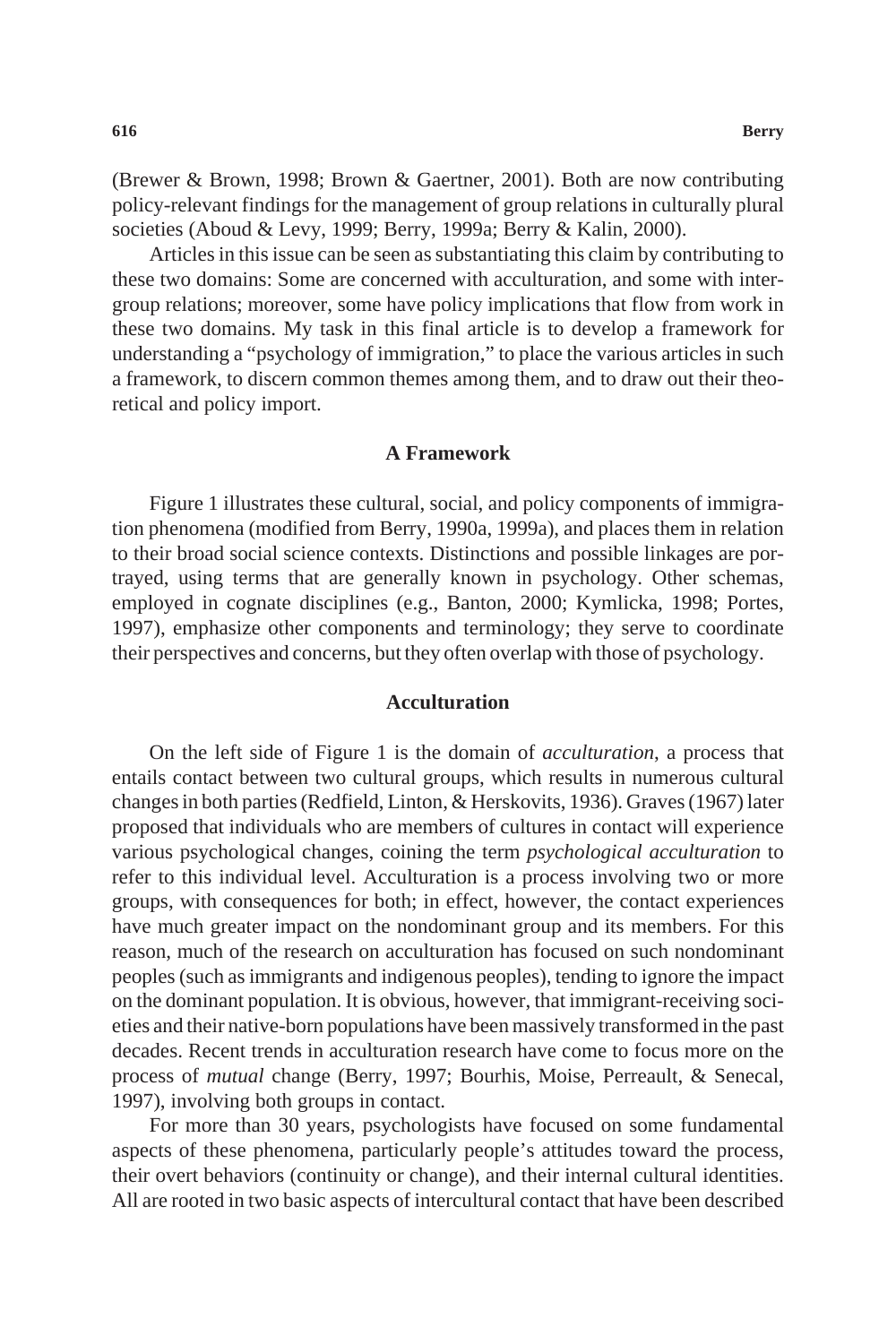

**Fig. 1.** A framework for understanding psychology of immigration, linking acculturation and intergroup relations research to background context variables and outcomes.

by anthropologists and sociologists: (1) the degree of actual contact and the resultant participation of each group with the other, and (2) the degree of cultural maintenance manifested by each group. That is, in any intercultural situation, a group can penetrate (or ignore) the other, and groups can remain culturally distinct from (or merge with) each other. The distinction between these two group-level phenomena is critical for understanding the process of both cultural and psychological acculturation. If it is assumed that high contact always and inevitably leads to low cultural maintenance, then the only possible outcome of intercultural contact is the absorption of one group into the other, with the melding of the two into a blended culture, leading to the disappearance of distinct cultural groups. The persistence of indigenous peoples in Africa and the Americas following European migration, however, and the continuity of French and Spanish immigrant societies in North America attest to the viability of alternatives to such cultural demise.

At the psychological level, virtually everyone in an intercultural contact arena holds attitudes toward the two fundamental aspects (intercultural contact and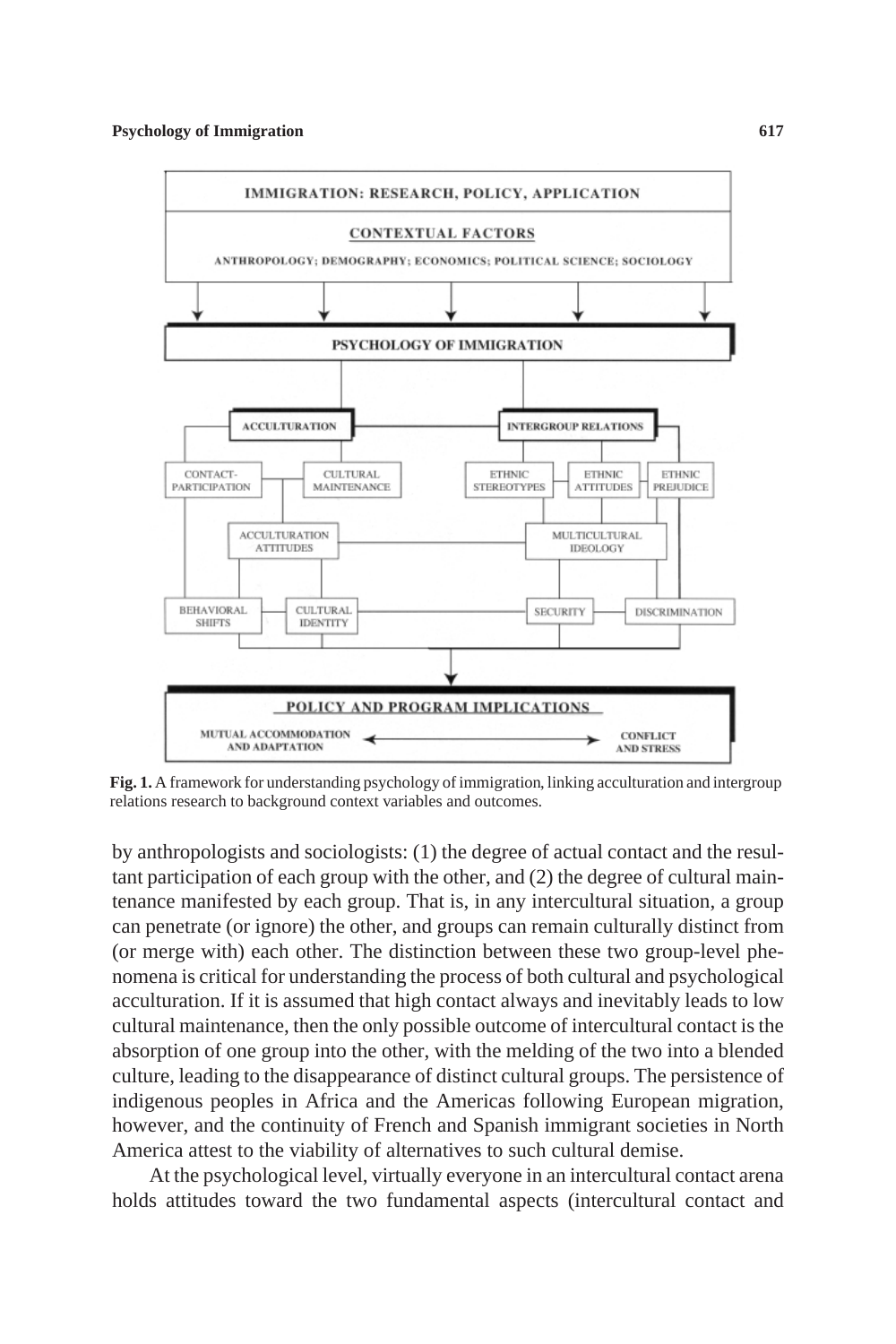cultural maintenance) noted above. When examined among immigrant (or other nondominant) individuals, these have become known as *acculturation attitudes*. Here, the issues are: To what extent do people wish to have contact with (or avoid) others outside their group, and to what extent do people wish to maintain (or give up) their cultural attributes? When examined among the population at large (often representing the dominant receiving society), views about these issues have been termed *multicultural ideology* (Berry, Kalin, & Taylor, 1977) and are illustrated on the right of Figure 1, as a counterpart to acculturation attitudes. In this case, the focus is on how one group thinks that others (e.g., immigrants, ethnocultural groups, indigenous peoples) *should* acculturate (i.e., acculturation expectations).

One way of illustrating these distinctions (between the two dimensions, and between the views of dominant and nondominant groups) is presented in Figure 2. The two basic dimensions are portrayed as independent of each other (orthogonally), first for the nondominant (or immigrant) groups on the left, and then for the dominant group (or receiving society) on the right. For each issue, a dimension is shown, with a positive orientation at one end and a negative one at the other.

For immigrants, the main question is "How shall *we* deal with these two issues?" whereas for the receiving society it is "How should *they* deal with them?" In practice, however, each group must also concern itself with the views and practices of the other. For members of the former, their choices may be constrained by the orientations of the receiving society, whereas for members of the latter, the receiving society needs to consider how to change in order to accommodate immigrants. Thus, for both groups in contact, there is necessarily a *mutual* process, involving one's own attitudes and behaviors and a perception of those of the other groups.



**Fig. 2.** Varieties of intercultural stategies in immigrant groups and in the receiving society.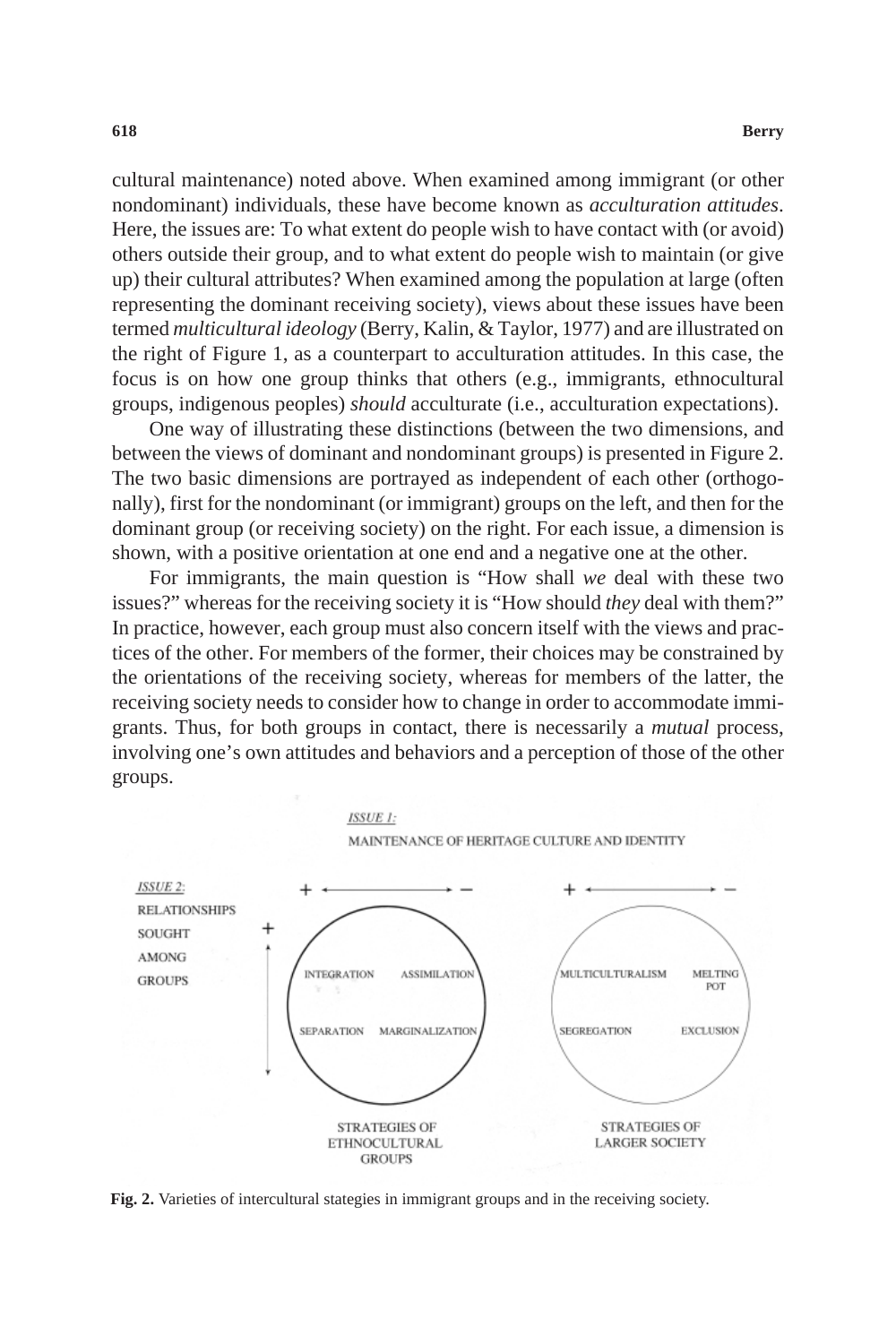These two issues define an intercultural contact space (the circle) within which individuals occupy a preferred attitudinal position. Each sector of the circles in Figure 2 carries a name that has a long-standing usage in acculturation studies. From the point of view of immigrant groups (on the left of Figure 2), when individuals do not wish to maintain their cultural heritage and seek daily interaction with other cultures, the *assimilation* strategy is defined. In contrast, when immigrants place a value on holding on to their original culture and at the same time wish to avoid interaction with others, then the *separation* alternative is defined. When there is an interest in both maintaining one's original culture and engaging in daily interactions with other groups, *integration* is the option; here, some degree of cultural integrity is maintained, while at the same time immigrants seek, as a member of an ethnocultural group, to participate as an integral part of the larger society. Finally, when there is little possibility or interest in cultural maintenance (often for reasons of enforced cultural loss) and little interest in having relations with others (often for reasons of exclusion or discrimination), then *marginalization* is defined.

This presentation of attitudinal positions is based on the assumption that immigrant groups and their individual members have the freedom to choose how they want to engage in intercultural relations. This, of course, is not always the case (Berry, 1974). When the receiving society enforces certain kinds of relations or constrains the choices of immigrants, then other terms need to be used. This is most clearly so in the case of integration, which can only be chosen and successfully pursued by immigrants when the receiving society is open and inclusive in its orientation toward cultural diversity (Berry, 2000). Thus a *mutual accommodation* is required for integration to be attained, involving the acceptance by both dominant and nondominant groups of the right of all groups to live as culturally different peoples within the same society. This strategy requires immigrants to *adopt* the basic values of the receiving society, and at the same time the receiving society must be prepared to *adapt* national institutions (e.g., education, health, justice, labor) to better meet the needs of all groups now living together in the larger plural society.

Obviously, the integration strategy can be pursued only in societies that are explicitly *multicultural*, in which certain psychological preconditions are established (Berry & Kalin, 1995). These preconditions are the widespread acceptance of the value to a society of cultural diversity (i.e., the presence of a multicultural ideology), and of low levels of prejudice and discrimination; positive mutual attitudes among ethnocultural groups (i.e., no specific intergroup hatreds); and a sense of attachment to, or identification with, the larger society by all individuals and groups (Kalin & Berry, 1995). These conditions will be considered below in relation to the integroup relations side of Figure 1.

Just as obviously, integration (and separation) can be pursued only when other members of one's immigrant group share in the wish, and have the vitality, to maintain the group's cultural heritage. Other constraints on one's choice of intercultural strategy have also been noted. For example, those whose physical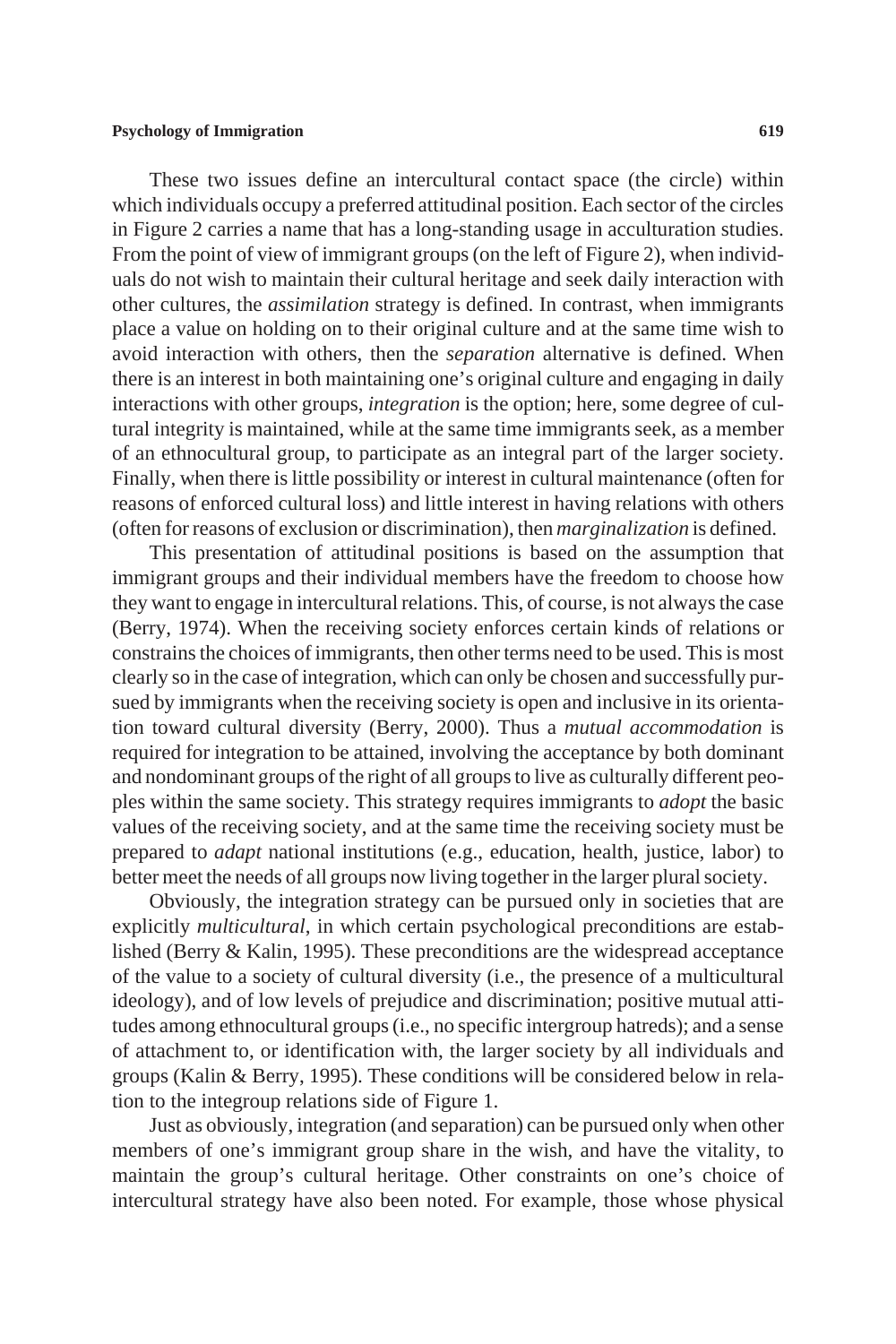features set them apart from the receiving society (e.g., Turks in Germany) may experience prejudice and discrimination and thus be reluctant to pursue assimilation in order to avoid being rejected (Berry, Kim, Power, Young, & Bujaki, 1989; Piontkowski, Florack, Hoelker, & Obdrzalek, 2000).

These two basic issues have so far been presented from the point of view of the nondominant immigrant groups only (on the left side of Figure 2). The original definitions of acculturation, however, clearly established that *both* groups in contact would become acculturated. Hence, a third dimension is required: that of the powerful role played by the dominant group in influencing the way in which mutual acculturation would take place (Berry, 1974). The addition of this third dimension produces a duplicate framework (right side of Figure 2). Assimilation when sought by the dominant group can be termed the "melting pot" (and when strongly enforced, it becomes a "pressure cooker"!). When separation is demanded and enforced by the dominant group, it is "segregation." For marginalization, when imposed by the dominant group it is a form of "exclusion" (Bourhis et al., 1997). Finally for integration, when cultural diversity is an objective of the larger society as a whole, it represents the strategy of mutual accommodation now widely called "multiculturalism" (Berry, 1984).

As noted above these orientations toward the process of acculturation have been assessed frequently, using various methods (reviewed by Berry, 1997; Berry et al., 1989). The most common of these is to select a number of domains relevant to intercultural relations (e.g., language use, food preference, parent-child relations) and then create four statements for the various domains, one for each of the four attitude sectors (e.g., Van de Vijver, Helms-Lorenz, & Feltzer, 1999). Another is to create two statements for a particular domain, one for each of the two underlying dimensions (e.g., Ryder, Alden, & Paulus, 2000). In most studies, attitudes in the acculturation space can be sampled successfully and usually reveal evidence for the validity of the bidimensional conception portrayed in Figure 2.

A parallel approach to understanding acculturation strategies uses the concept of *cultural identity*. This notion refers to a complex set of beliefs and attitudes that people have about themselves in relation to their culture group membership; usually these come to the fore when people are in contact with another culture, rather than when they live entirely within a single culture (Berry, 1996b; Phinney, 1990). Just as the notion of acculturation strategies is based on two underlying dimensions (own cultural maintenance and involvement with other cultures), there is now a consensus that how one thinks of oneself is also constructed along two dimensions. The first of these dimensions is identification with one's heritage or ethnocultural group, and the second is identification with the larger or dominant society. These two aspects of cultural identity have been referred to in various ways, for example, as ethnic identity and civic identity (Kalin & Berry, 1995). Moreover (as for the acculturation dimensions) these dimensions are usually *independent* of each other (in the sense that they are not negatively correlated or that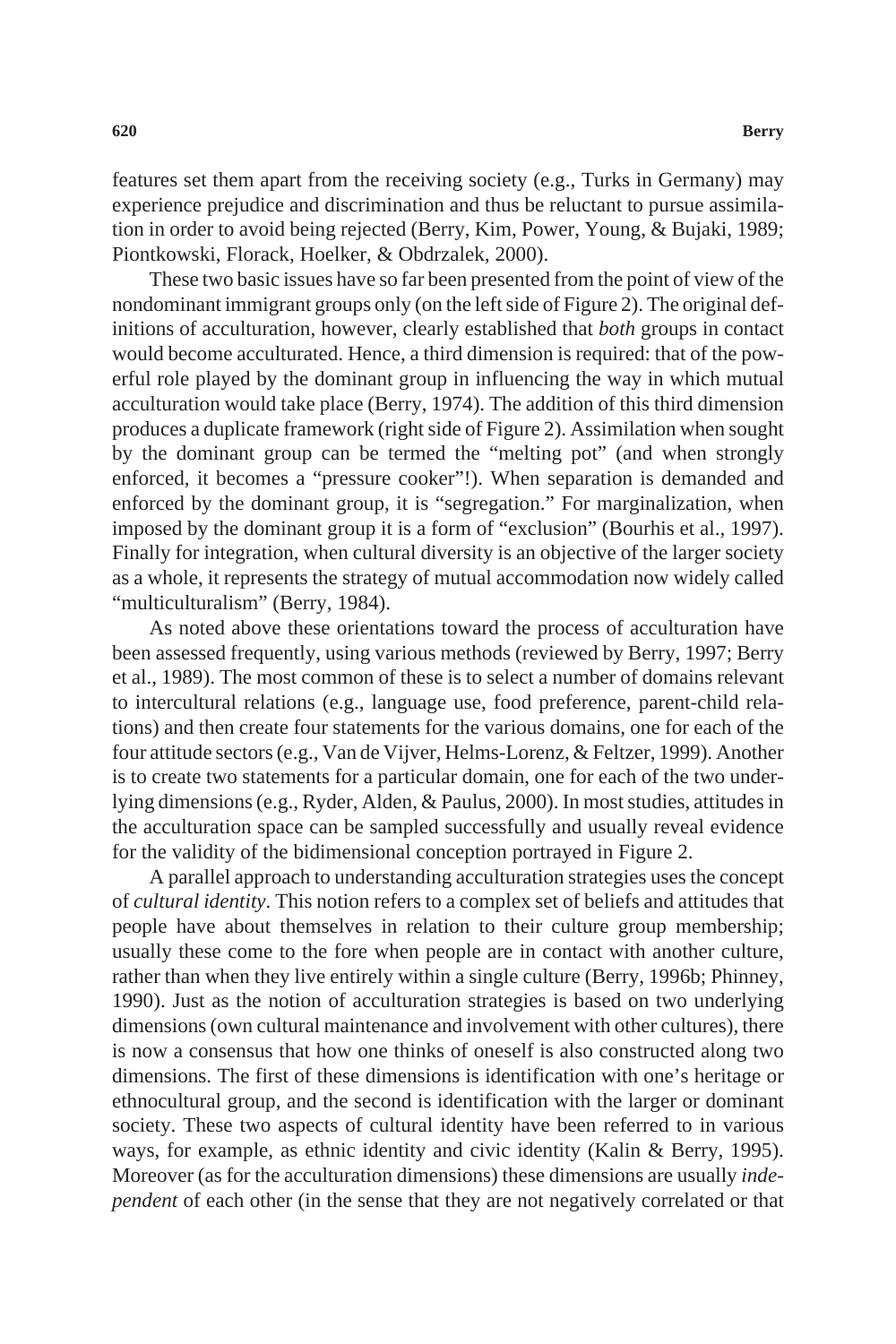more of one does not imply less of the other), and they are *nested* (in the sense that one's heritage identity may be contained within a larger national identity; for example, one can be an Italian Australian).

Using these two identity dimensions, strategies emerge that have clear similarities to the four acculturation strategies: When both identities are asserted, this resembles the integration strategy; when one feels attached to neither, then there is a sense of marginalization; and when one is strongly emphasized over the other, then one exhibits either the assimilation or separation strategy.

The final term on the left of Figure 1 is *behavioral shifts* (Berry, 1980). This refers to the core phenomenon of acculturation, that of psychological change resulting from cultural contact. Virtually every behavior in a person's repertoire is a candidate for change following one's involvement with other cultures. In most cases, there is a rather easy transition involving both "culture shedding" and "culture learning": Individuals change the way they dress, what they eat, their greeting procedures, even their values by reducing (suppressing, forgetting) one way of daily living and taking on replacements. The pace and extent of individual change is clearly related to the degree of cultural maintenance in one's own group, which in turn is linked to the relative demographic, economic, and political situation of the groups in contact. Although there are many behavioral shifts to be understood, a great deal of attention has been paid to that of language knowledge and use (Bourhis, 1994; Clément & Noels, 1992) and its relation to acculturation attitudes (Masgoret & Gardner, 1999).

Substantial empirical relationships have now been established between these acculturation phenomena and the creation of a supportive policy and program climate for positive intercultural relations following migration (see bottom of Figure 1). Outcomes can range from conflictual and stressful contacts and relationships to those in which mutual accommodations are achieved. These linkages will be surveyed following a parallel consideration of the intergroup relations (right-hand) side of Figure 2.

# **Intergroup Relations**

The phenomena discussed here are probably better known to psychologists, since they constitute the core of the social psychological study of intergroup relations. Although it may be difficult to distinguish this domain of immigration research from the large general literature on the topic, there are a few differentiating features: First, the groups are usually *culturally* defined (including specific features of language, religion, status, and "race"), more than is the case for intergroup relations generally (where the focus is often on "minorities" or other generic categories, such as "Asians"). Second, immigrants are typically less*familiar*to the resident population, making more salient the well-established relationship between familiarity and attraction. For example, when holding specific cultural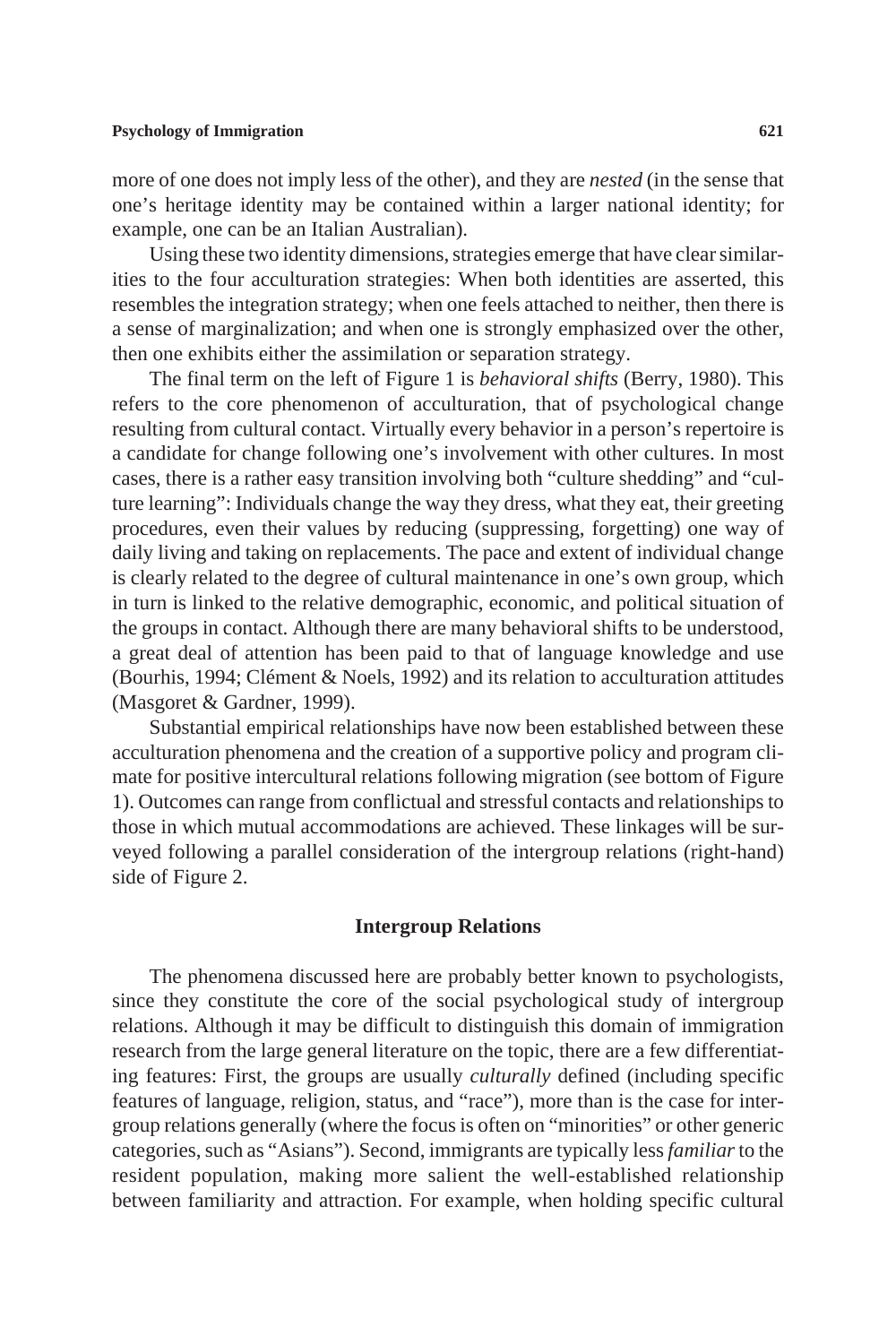background constant, immigrants (compared to those born and raised in a particular country) are usually rated less favorably (e.g., Berry & Kalin, 1995; Kalin, 1996). And third, immigrants are typically less *similar* to the resident population, making more salient the similarity-attraction relationships. In keeping with this, those who seek to assimilate and who undergo greater behavioral shifts (toward receiving society norms) may experience less discrimination (Mummendey & Wenzel, 1999).

Ethnic stereotyping, ethnic attitudes, and ethnic prejudice can be studied with respect to both the receiving society and immigrants. Thus, as for studies of acculturation, mutual or *reciprocal* views need to be taken into account. Just as acculturation research tends to focus only on nondominant groups, however, intergroup relations research has been largely concerned with studying only dominant groups. In ethnic stereotype research there is a tradition of considering dominant groups' views of others (heterostereotypes) and sometimes of themselves (autostereotypes); few studies, however, have examined the auto- and heterostereotypes held by the numerous nondominant groups in a reciprocal way. Brewer and Campbell (1976) did so, revealing a pattern of complex relationships, including universal ingroup favoritism, a widely shared hierarchy of outgroup acceptance, and "balance" in dyadic attitudes (see also Berry & Kalin, 1979; Kalin & Berry, 1996). Such multigroup designs are of special importance in immigrant studies for two reasons. First, there is often competition among immigrant groups for favor and status in the receiving society; hence a complex network of attitudes is the essential research focus in such situations. Second, many countries now compete to attract immigrants; hence immigrants' attitudes toward the receiving society are an essential counterpart to the attitudes held by the larger society toward them.

Ethnic prejudice (and its variants, based on language, religion, or "race") is, of course, at the core of intergroup relations research, because it seeks a broader and deeper psychological basis for outgroup rejection (including immigrant rejection). Whether theoretically based on ethnocentrism, authoritarianism, or social dominance (to mention the main current constructs), the core concern is for why some people harbor a deep-seated, generalized rejection of "the other," beyond variations in attitudes to, and stereotypes about, specific groups. One characteristic is now clear: Ethnic prejudice is universal (i.e., all groups and all individuals evidence it), but it is highly variable across groups and individuals (i.e., there are large group and individual differences). The task is thus to explain both its universality and its variability (Duckitt, 2000).

As a counterpart to acculturation attitudes (on the left of Figure 1) there is the construct of *multicultural ideology* (introduced by Berry et al., 1977). This concept attempts to encompass the general and fundamental view that cultural diversity is good for a society and its individual members (i.e., high value on cultural maintenance) and that such diversity should be shared and accommodated in an equitable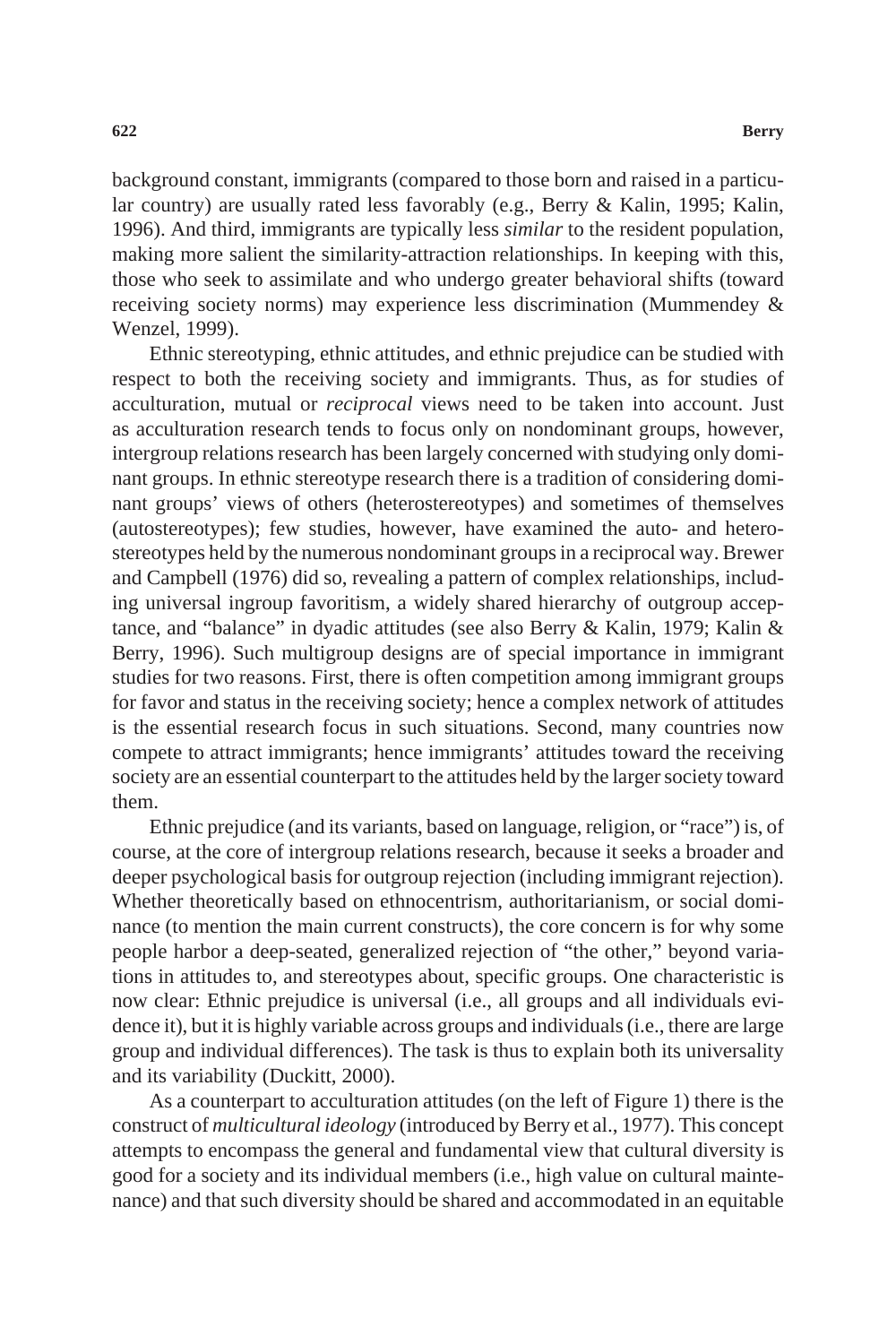way (i.e., high value on contact and participation). In various studies, this ideology has been assessed using a scale that loaded integration items positively and assimilation, segregation, and marginalization items negatively. Our results generally support its construct validity (e.g., Berry et al., 1977; Berry & Kalin, 1995), and others have also found that integrationist views usually contrast with the other three attitudes (e.g., van de Vijver et al., 1999). Multicultural ideology has close empirical links to ethnic attitudes and prejudice but is more patently related to policy options for managing intergroup relations in culturally plural immigrant societies.

Also closely related to this attitude-ideology cluster is the idea that has been referred to as the *multicultural assumption* (Berry et al., 1977). Drawn from the Canadian multiculturalism policy (Government of Canada, 1971; see also Berry, 1984), it asserts that only when people are secure in their own cultural identity will they be able to accept those who differ from themselves. Numerous concepts have been proposed, and empirical studies have now been carried out, that establish the essential validity of this assumption (e.g., Stephan, Stephan, & Gudykunst, 1999). Whether the relationship is phrased in positive terms (security is a prerequisite for tolerance of diversity) or in negative terms (threats to, or anxiety about, one's cultural identity and cultural rights underpins prejudice), there is little doubt that there are intimate links between being accepted by others and accepting others (cf. the need for the study of mutual or reciprocal attitudes noted above).

Finally, overt acts of discrimination are usually what have the greatest impact on immigrants and others who live in nondominant communities (Taylor, Wright, & Porter, 1994).

## **Policy and Program Implications**

Research on the acculturation of immigrants, and on intergroup relations among them and their descendents, has amassed a large empirical basis for policy development and program action. Unfortunately, those who develop policy and take action do not often attend to the research findings. Instead, personal preferences (possibly prejudices) and political pressures seem to dominate the field. However, the claim being made (at the bottom of Figure 1) is that all the knowledge rooted in the two research approaches can inform policy and program development. Specifically, these approaches can help to shape human relations so that they avoid intergroup conflict and acculturative stress and approach those that are characterized by mutual accommodation and positive adaptation (Berry, 1999a). A case has been made for integration as the most positive individual and group acculturation strategy and for multiculturalism as the most positive public policy (Berry, 1997). This entails the acceptance of cultural diversity by, and the equitable participation of, all groups in the larger society. Space prohibits the detailing of this case here; however, the alternatives (of assimilation, involving loss; of segregation,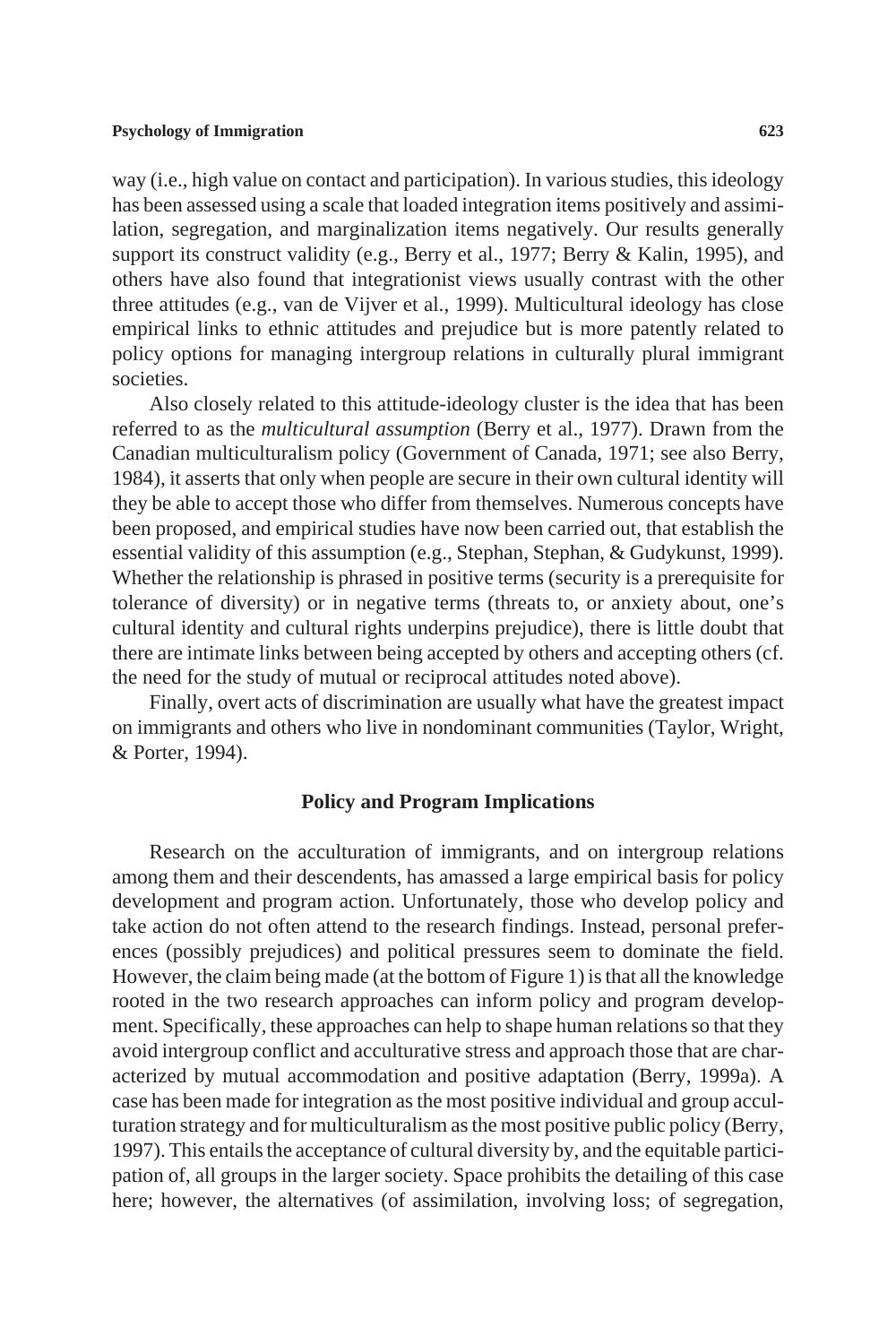involving rejection; and of marginalization, involving both) appear to have no support either in the research literature or indeed in real life (Berry, 2000).

## **The Articles in Relation to the Framework**

The three groups of articles in this issue map onto the framework (in Figure 1) rather neatly: the first group focuses on orientations in the larger society; the second on adaptations of immigrants; and the third on various interactions between the two. In some of the articles, various antecedents in cognate social sciences are made explicit, whereas in others, policy issues are made salient.

Considering articles in the first section, the existing literature on orientations to immigration in the receiving society clearly supports both the role of contextual factors (top of Figure 1) and psychological factors (Duckitt, 2000). For example, Palmer (1996) shows that attitudes in Canada toward the numbers of immigrants closely tracks the unemployment rate, year after year from 1975 to 1995. In addition to this economic factor, political factors also play a role: Immigrants from politically allied countries (and refugees from politically despised countries) are often preferred over others. In this pair of observations about contextual influences lies the root of a psychological distinction: views about immigration per se (e.g., the need for and level of immigration) and the *kinds* of people to be allowed in. Although there is crossover between these two aspects, the former often corresponds closely to contextual factors, such as demographic and economic issues (e.g., desired population level, unemployment) and historical/policy ones (e.g., the role of immigration in nation-building). The latter often corresponds more to psychological factors, such as prejudice and security (threat).

The articles in the first section deal minimally with these background contextual factors. Their strength lies in the analysis and interpretation of psychological facets. The first article after the introduction and overview article (Esses, Dovidio, Jackson, & Armstrong) highlights the immigration dilemma: On the one hand, many people pride themselves on their openness, equity, and tolerance; on the other, they fear immigrants because of their perceived threat to the economic well-being and social cohesion of their society. Esses and her colleagues propose that such perceived threat is rooted in a general "zero-sum" view of life (especially of limited resources) and that this results in an increased sense of competition for these limited resources. The resources, however, vary: For some immigrants social services are used, and there are perceived tax costs to the resident population; for others, jobs are obtained, and there are perceived losses of employment opportunities for those already in the workforce. Because in both cases the resources are seen as limited, it is this zero-sum view (along with other factors) that underpins anti-immigrant attitudes. There is now considerable evidence for such a complex network of relationships. For example, in a national survey in Canada (Berry et al., 1977), ethnocentrism, authoritarianism, and willingness to discriminate against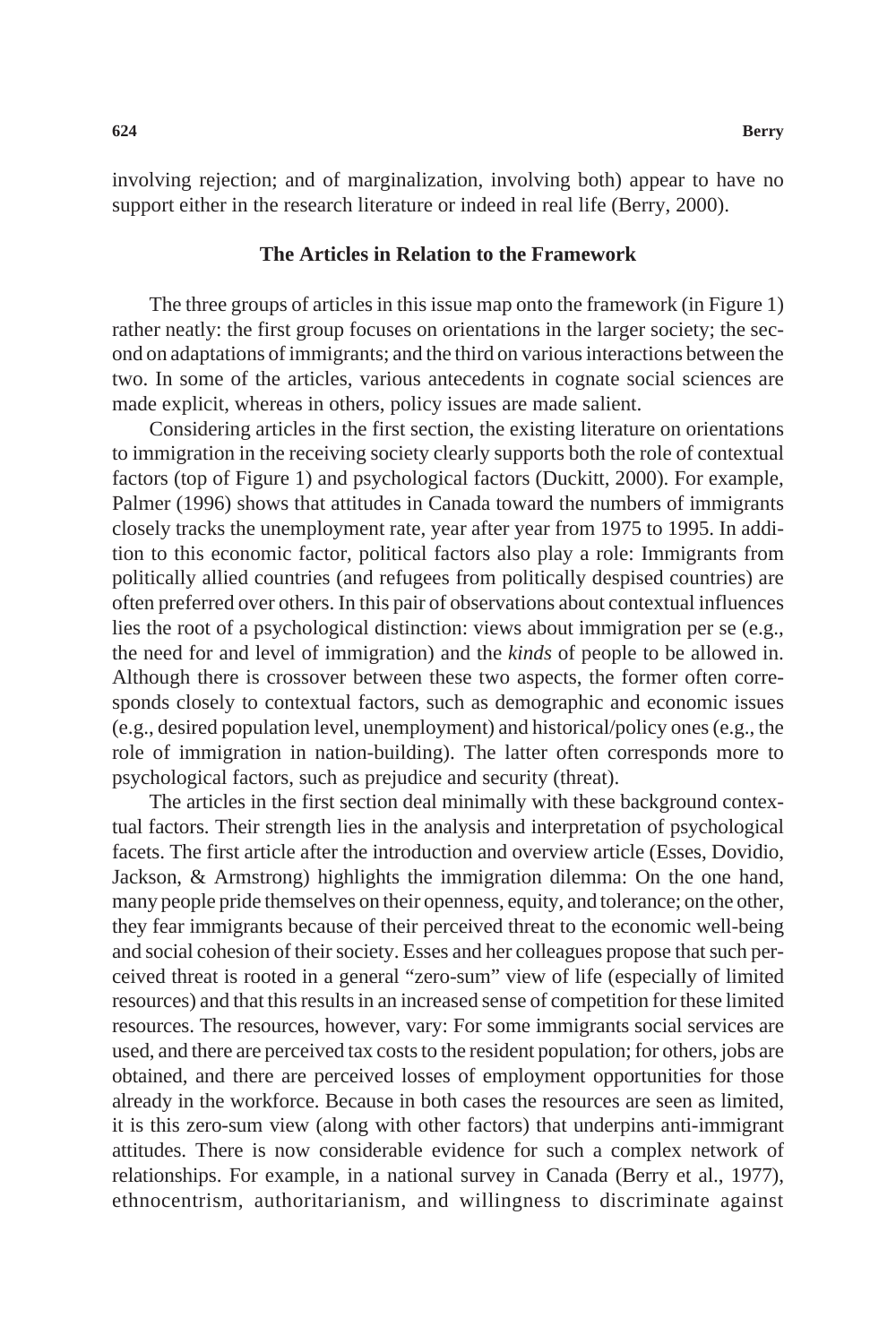immigrants were strongly intercorrelated and were all related to negative perceived consequences (mainly economic) of immigration and to the rejection of various kinds of immigrants; moreover (related to the first article), multicultural ideology was a core element in this network: that is, lack of perceived a threat from, and willingness to accept, immigrants were predicted by integrationist/multicultural views.

The next article (Pratto & Lemieux) similarly focuses on the duality of immigration and shows that different approaches are needed for different people in order to increase support for immigration policies. On the one hand, it is very likely that an inclusive and low ethnocentric orientation can serve to enhance the acceptance of immigration policies by appealing to one's humanitarian view of society. On the other hand (and less self-evident), those who feel threatened by immigration can be approached successfully by appealing to their need to control and dominate immigrants. It would be interesting to assess these two groups' multicultural ideology to reveal their views about how immigrants should live following their settlement. It is likely that once immigrants are "in," with such differential strategies having been used to appeal to the two groups to facilitate their admission, assimilationist (or segregationist) views among those high on social dominance would clash with the more integrationist views of those low in dominance, as well as with the preferences of immigrants themselves. There is preliminary evidence (Berry, Bourhis, & Kalin, 1999) that these relationships and contrasts do indeed exist and may enhance stress and conflict between the groups.

The article by Jackson, Brown, Brown, and Marks addresses the question of what accounts for immigration attitudes in Europe. Using concepts and measures derived largely from research in the United States, Jackson et al. found support for many of the expected factors, especially perceived threat (a sense of encroachment) and self-reported racism (cf. the multicultural assumption). In this research, however, the predicted variable (attitudes toward immigration) was limited to one aspect: willingness to send immigrants back to their country of origin, which is an extreme form of exclusion. Beyond this one aspect, there are other orientations to immigration, both positive (integration) and negative (segregation and assimilation), that tap important views about immigration and settlement issues and deserve attention, Moreover, there are other dimensions to immigration attitudes beyond these orientations: immigration per se (allowing immigrants into the country at all, rather than seeking their deportation), acceptable levels of immigration (from zero to unlimited), and the kinds of people who are acceptable or unacceptable. An important question to address in future studies is whether the predictors used in this study work in trying to account for immigration attitudes when attitudes are conceived and assessed in a more comprehensive way.

The article by Mullen uses a number of immigrant group characteristics to account for ethnophaulisms (ethnic slurs). Mullen notes that such features of the group are less often studied in intergroup relations research than characteristics of the perceiver. To some extent, this imbalance may be due to the wish to avoid the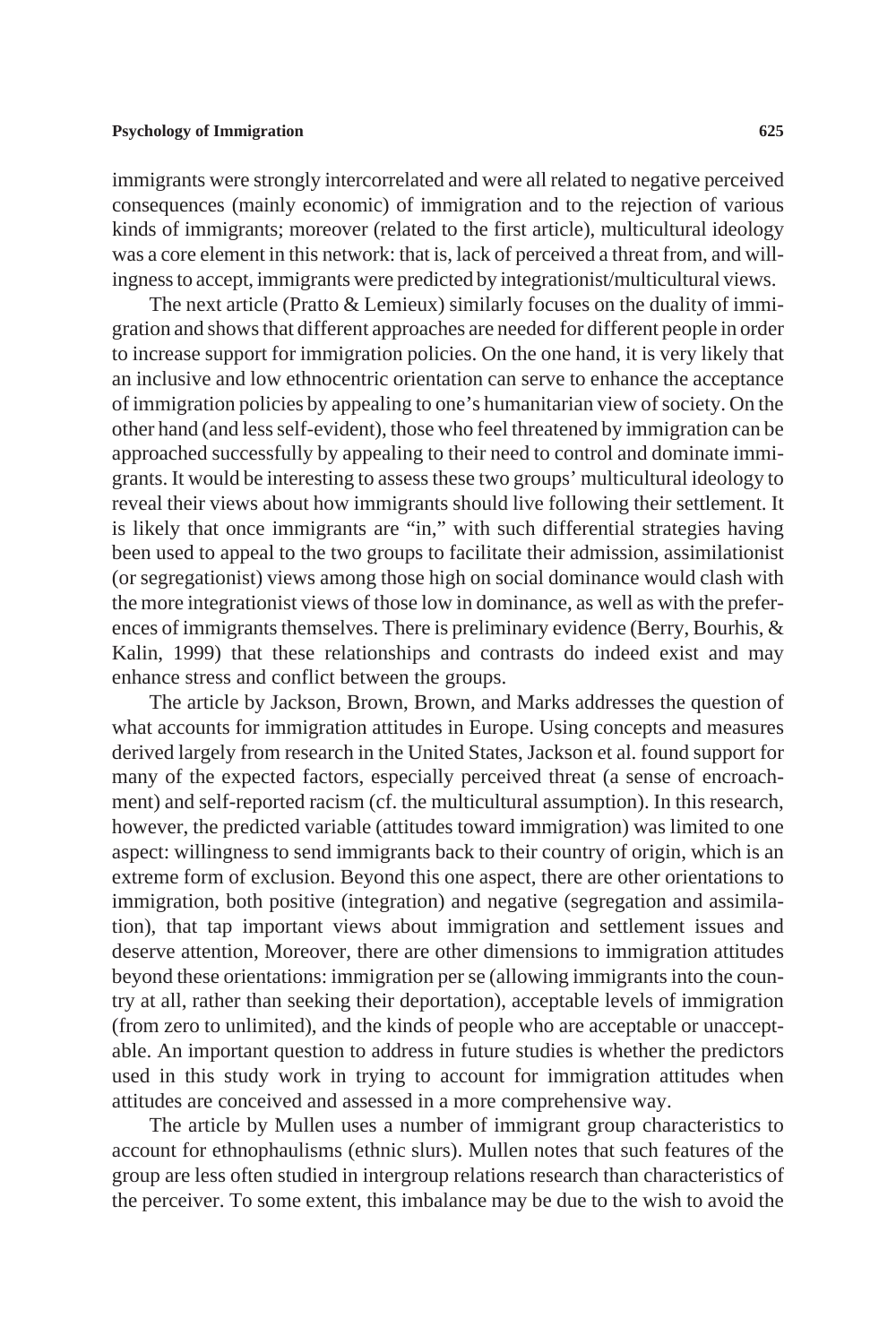implication that there is "something about them" that leads others to dislike them (cf. "blaming the victim"). Decades of anthropological research, however, have revealed that groups of people ("cultures") actually do have a shared set of characteristic customs and attributes. And Campbell (1967) has reminded us that the greater these "real differences" are between two groups, the greater the likelihood that each will appear in the other's stereotypes. So social psychology should not be shy about accepting the existence of such differences and asking whether they contribute to intergroup relations. Previous studies have considered how familiarity, perceived similarity, and actual group size (e.g., Kalin, 1996) may relate to intergroup attitudes and stereotypes. Beyond these variables, Mullen has considered specific group features (such as language and complexion) that are essentially derived from the disciplines identified at the top of Figure 1. Others, such as religion, gender relations, and parent-child relations, could also serve as salient group features.

In the second set of articles in the issue, the focus switches to the left-hand side of Figure 1: How do people decide to migrate, how do they settle, how do they think of themselves, and what kinds of experiences do they have following migration? These characteristics of migrants themselves have usually received more attention from sociologists than from psychologists. The first article of this section (Boneva & Frieze) goes beyond economic factors to consider the values and other motivations of individuals who want to emigrate. Based on their own and other research, Boneva and Frieze suggest that individuals who want to emigrate possess a specific constellation of personality characteristics. In particular, those who want to emigrate are higher in work centrality and are higher in achievement and power motivation compared to those who do not want to emigrate, who tend to be higher in family centrality and affiliation motivation. The emigration and immigration of individuals with specific personality characteristics has obvious implications for both the sending and receiving society.

Possibly because so much immigration has been rooted in sociopolitical conflicts (which have usually been studied by sociology and psychiatry), the literature has overemphasized the problematic nature of the migration experience. In contrast to this usual orientation, some researchers are now focusing on the more positive aspects: After all, most immigrants settle well, find jobs, feel good about themselves, and speak positively about the experience. In keeping with the newer orientation, the  $ICSEY<sup>1</sup>$  study (see Phinney, Horenczyk, Liebkind, & Vedder) has been turning up evidence that immigrant youth are doing rather well in the 10 countries involved in that study. Drawing on the traditions of research on cultural identity and acculturation attitudes, the ICSEY study asks the question: Which

<sup>1</sup>For truth in advertising, the author declares his participation (and hence, self-interest) in the ICSEY study.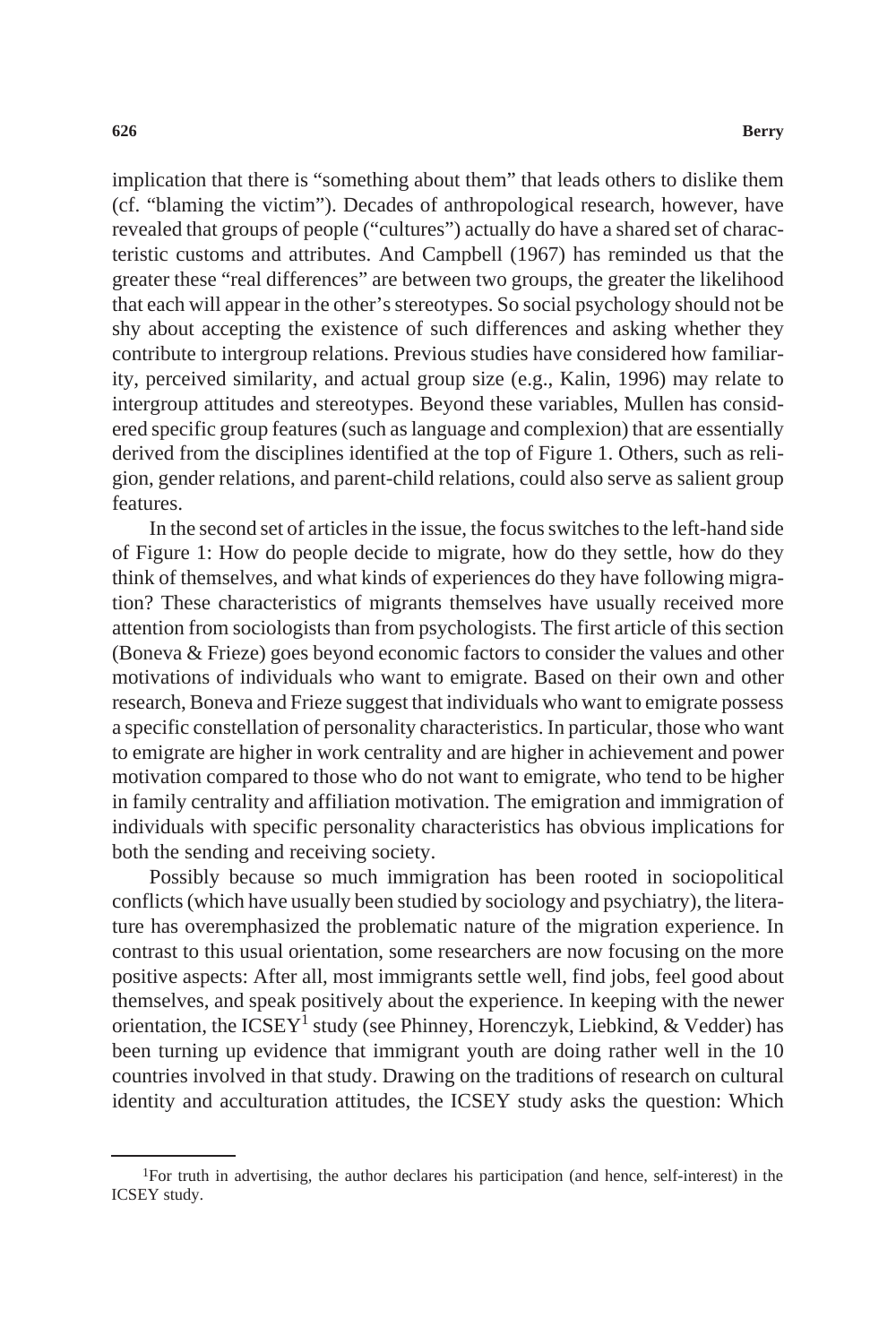cultural orientations are more supportive of adolescents (psychologically and academically) as they arrange their lives between the heritage culture of their parents and the national (often multinational) culture(s) of their peers? Using the two-dimensional conception (e.g., as portrayed in Figure 2), the ICSEY project has assessed both cultural identity and acculturation attitudes, as well as adaptation outcomes. With respect to identity, Phinney et al. found that the two dimensions of identity were indeed generally independent (uncorrelated) but varied by society and particular immigrant group; they attributed these variations to policies and practices in the receiving society as well as to the unique history of each group. With respect to adaptation, bicultural identities and integrationist attitudes predicted better psychological adaptation and school adjustment, with separated and marginalized identities being associated with least favorable outcomes. This pattern is now so widely found in the literature (reviewed by Berry, 1997) that it can plausibly form a basis for policy development supporting bicultural identities, integrationist attitudes, and, more generally, multicultural institutions in plural societies (Berry, 2000).

In an examination of gender and adaptation in immigrant families, Karen Dion and Kenneth Dion discuss findings demonstrating the importance of gender in understanding immigrants' experiences of immigration and adaptation in the receiving society. For example, social structural factors and values pertaining to family relationships may lead to very different experiences for men and women. In the process of immigration and adaptation to a new society, expectations and responsibilities related to family roles may be renegotiated. One interesting issue raised is how ethnic identity may differ between women and men because of such factors as gender-related socialization pressures.

Although "discrimination" appears on the intergroup relations side of Figure 1, it is clear that the "perception of discrimination" is a characteristic of immigrant and acculturating groups and affects their adaptation (Noh, Besier, Kaspar, Hou, & Rummens, 1999). There is an important link, however, between the two: When variations in ethnic attitudes toward, and willingness to discriminate against, various groups correspond to variations in the perception of such negative treatment, then we can claim a degree of cross-validation. For example, in a previous study by Kenneth Dion (Dion & Kawakami, 1996) the ordering of perceived employment discrimination by groups in Toronto closely paralleled the rank attitudes toward the same ethnic groups in a national survey in Canada (Berry & Kalin, 1995).

In addition to employment, discrimination in housing has become a serious barrier to positive settlement. In the last article in this section, Kenneth Dion examines how three immigrant groups in Toronto experience general discrimination and specific discrimination in their "housing careers" (the movement over time—up, down, or laterally in costs—in owning or renting housing). Evidence of both personal discrimination in a number of areas (e.g., income, accent, religion) and discrimination against the participants' immigrant group was sought; both were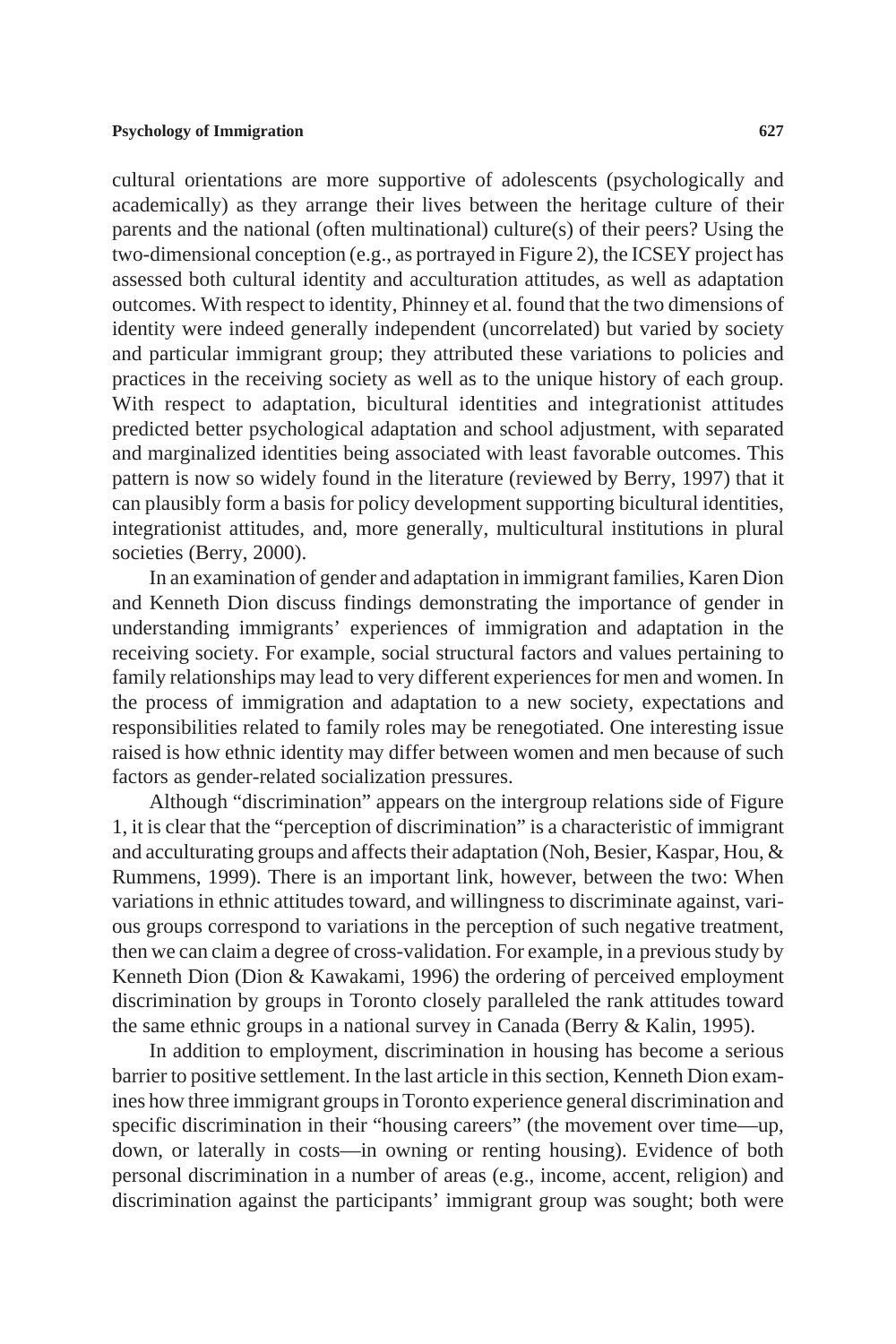reported to be higher by the two "visible minority" groups. For housing discrimination, a similar result was obtained. This raises the possibility that there is a "generic rejection" across a broad front and/or that there is a "generic perception" of discrimination regardless of the interaction domain. The first possibility is bolstered by the observation (made above) that perceived discrimination and public attitudes tend to correspond and hence validate each other; there may well be such a generic rejection of groups, with variability that establishes a relatively stable hierarchy in plural societies. The second possibility is bolstered by the findings (also mentioned above) that intergroup perceptions and attitudes tend to be *reciprocated*; thus a negative symbiotic relationship may become self-sustaining.

Such interactions are explicitly examined in the issue's third group of articles. Zick, Wagner, van Dick, and Petzel study the acculturation attitudes (actually the acculturation *expectations* or multicultural ideology) and the ethnic attitudes of members of the dominant society in a country (Germany) that has no official immigration policy. As in earlier studies with multicultural ideology in Canada, integrationist items tend to stand in psychological contrast to the three attitudinal alternatives and to correlate substantially with measures of ethnic prejudice (e.g., Berry et al., 1977; Berry & Kalin, 1995). They further found that such a network of attitudes predicts behavioral intentions to discriminate, with integrationist views most strongly (and negatively) related to discrimination. These findings in a country that differs so much in immigration experience from Canada suggest that transnational generalization may be warranted: Multicultural policy can be successful only when ethnic prejudice and discrimination are low and multicultural ideology (integration vs. assimilation and segregation) is high.

Clément, Noels, and Deneault focus on communication between ethnocultural groups and the larger Canadian society and how this contributes to identity and adaptation. Essentially, their article reveals a complex set of relationships that are more context-dependent than had been previously thought. This trend toward increased complexity should not be surprising, given that the situation in Canada involves multiple dimensions of difference: official versus heritage languages (giving rise to differential language status), traditional versus "visible" immigrant groups (giving rise to more opportunity for those who are prejudiced to exhibit it), and variation in regional patterns of settlement (with intergroup and acculturation dynamics in a few metropoles that are vastly different from those found elsewhere).

The final article (Reitz) moves the discourse away from the psychological level up to the social and economic context variables portrayed at the top of Figure 1. Using census data over a 20-year period, Reitz finds evidence for social structural variables that limit the employment opportunity of immigrants in the "knowledge economy." In contrast to the benefits that one might expect to be reaped from the high technical and educational qualifications of immigrants, neither the immigrants themselves nor the larger society seem to find a structural match that allows immigrants to contribute and gain from their expertise. One possible reason for this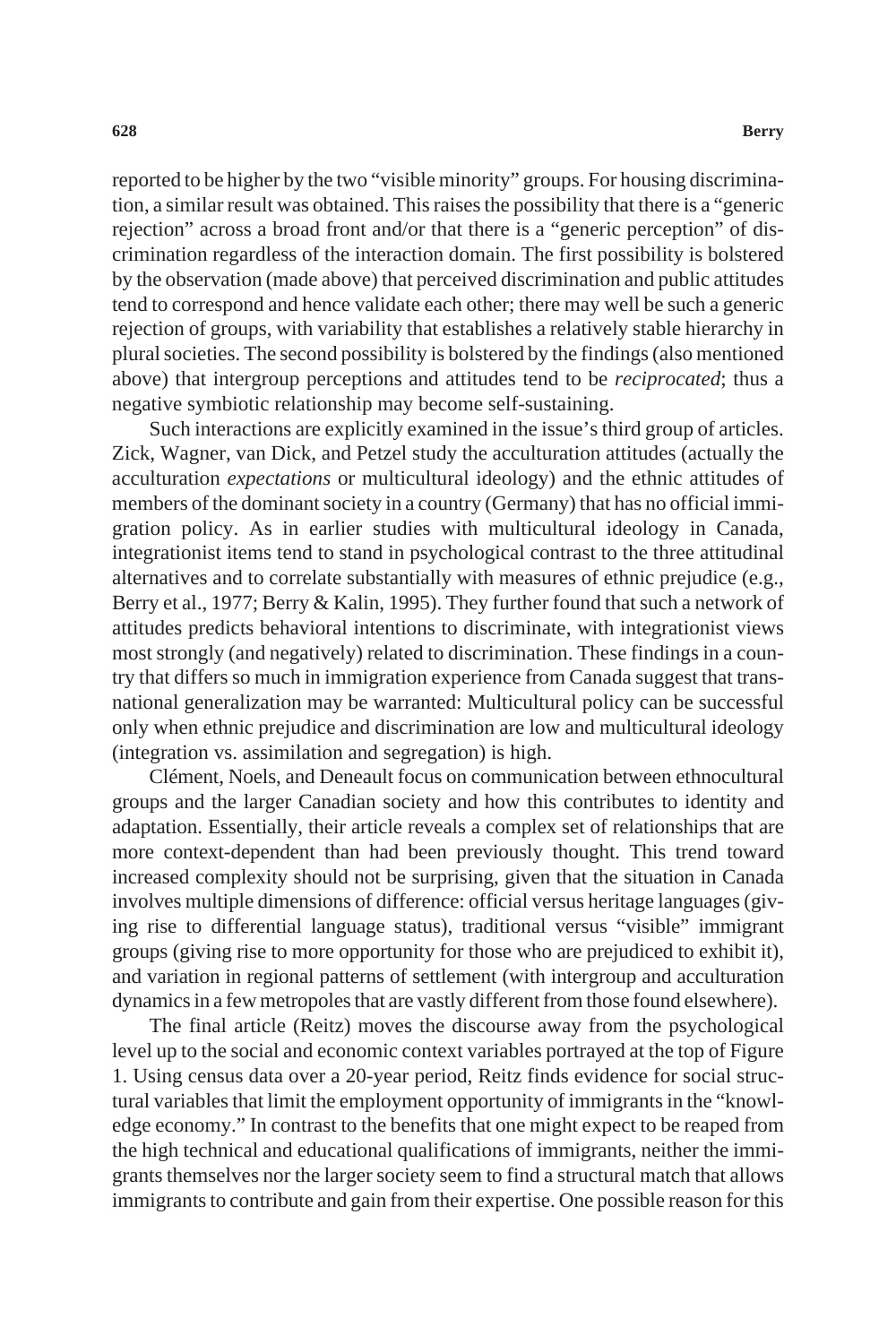problem, however, is dismissed: Ethnic prejudice and discrimination are seen as unlikely; rather, Reitz identifies the structure of economic institutions, which is predisposed to exclude immigrant qualifications in this area of employment. In a sense, this article brings us full circle, drawing our attention to the fundamental importance of those social contextual factors that set the stage for psychological factors to play their role.

# **Conclusion**

Articles in this issue appear to form a coherent set of empirical findings when placed in a framework that seeks to comprehend a "psychology of immigration." Rather than being disparate studies of unrelated aspects of immigration, they come together to illustrate a central role for psychology in this burgeoning field. Although rooted in a variety of concepts, these studies converge on some key issues, particularly the acculturation and identity strategies employed by immigrants and their counterparts in the receiving society (especially attitudes toward immigrants and toward the resultant cultural diversity).

Although significant first steps have been taken here, much remains to be done. Future research could draw together, within a single project, they key elements identified in Figures 1 and 2. Such research should include both contextual and psychological variables, examined in both immigrant and receiving society populations, and be carried out across a number of countries. Only in this way will we be able to link behavior to the broader setting in which it develops and occurs, understand the reciprocal nature of attitudes and behaviors that characterize immigrant and receiving societies, and increase our awareness of the limits to generalizability that constrain the policy implications of our work. If this issue stimulates such further research and application in the psychology of immigration, then those following may well identify it as the starting point of their own journeys across disciplinary borders and into unknown territories.

## **References**

- Aboud, F., & Levy, S. (Eds.). (1999). Reducing racial prejudice, discrimination and stereotyping: Translating research into programs. *Journal of Social Issues, 55*(4), 621–803.
- Banton, M. (2000). What foundations for the management of cultural pluralism? In J. Dacyl  $\&$ C. Westin (Eds.), *Governance of cultural diversity* (pp. 253–277). Stockholm: Centre for Research in International Migration and Ethnic Relations.
- Berry, J. W. (1974). Psychological aspects of cultural pluralism. *Culture Learning, 2*, 17–22.
- Berry, J. W. (1980). Social and cultural change. In H. C. Triandis & R. Brislin (Eds.), *Handbook of cross-cultural psychology: Vol. 5. Social* (pp. 211–279). Boston: Allyn & Bacon.
- Berry, J. W. (1984). Multicultural policy in Canada: A social psychological analysis. *Canadian Journal of Behavioural Science*, *16*, 353–370.
- Berry, J. W. (1990a). The role of psychology in ethnic studies. *Canadian Ethnic Studies, 22*, 8–21.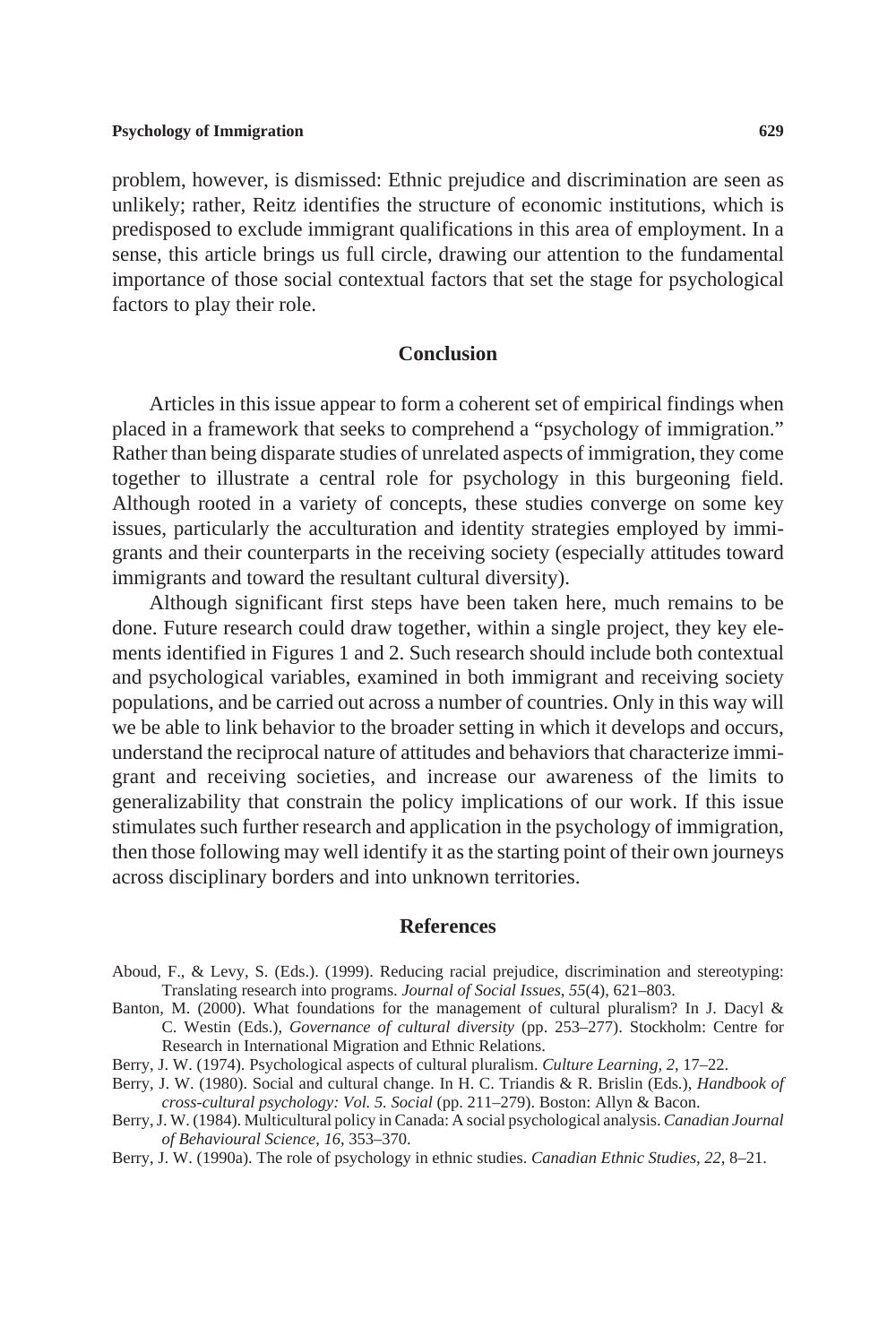- Berry, J. W. (1990b). Psychology of acculturation. In J. Berman (Ed.), *Cross-cultural perspectives* (Nebraska Symposium on Motivation, Vol. 37, pp. 201–234). Lincoln, NE: University of Nebraska Press.
- Berry, J. W. (1997). Immigration, acculturation and adaptation. *Applied Psychology, 46*, 5–68.
- Berry, J. W. (1999a). Intercultural relations in plural societies. *Canadian Psychology, 40*, 1–9.
- Berry, J. W. (1999b). Aboriginal cultural identity. *Canadian Journal of Native Studies, 19*, 1–36.
- Berry, J. W. (2000). Sociopyschological costs and benefits of multiculturalism. In J. Dacyl & C. Westin (Eds.), *Governance of cultural diversity* (pp. 297–354). Stockholm: Centre for Research in International Migration and Ethnic Relations.
- Berry, J. W., Bourhis, R., & Kalin, R. (1999, November). *International study of attitudes towards immigration and settlement* (ISATIS). Workshop presented at Metropolis Conference, Washington, DC.
- Berry, J. W., & Kalin, R. (1979). Reciprocity of inter-ethnic attitudes in a multicultural society. *International Journal of Intercultural Relations, 3*, 99–112.
- Berry, J. W., & Kalin, R. (1995). Multicultural and ethnic attitudes in Canada: Overview of the 1991 survey. *Canadian Journal of Behavioural Science, 27*, 301–320.
- Berry, J. W., & Kalin, R. (2000). Multicultural policy and social psychology: The Canadian experience. In S. Renshon & J. Duckitt (Eds.), *Political psychology in cross-cultural perspective* (pp. 263–284). New York: Macmillan.
- Berry, J. W., Kalin, R., & Taylor, D. (1977). *Multiculturalism and ethnic attitudes in Canada*. Ottawa, Ontario, Canada: Supply and Services.
- Berry, J. W., Kim, U., Power, S., Young, M., & Bujaki, M. (1989). Acculturation attitudes in plural societies. *Applied Psychology, 38*, 185–206.
- Bourhis, R. (1994). Ethnic and language attitudes in Québec. In J. W. Berry & J. Laponce (Eds.), *Ethnicity and culture in Canada: That research landscape* (pp. 322–360). Toronto: University of Toronto Press.
- Bourhis, R., Moise, C., Perreault, S., & Senecal, S. (1997). Towards an interactive acculturation model: A social psychological approach. *International Journal of Psychology, 32*, 369–386.
- Brewer, M., & Brown, R. (1998). Intergroup relations. In D. Gilbert, S. Fiske, & G. Lindzey (Eds.), *Handbook of social psychology* (Vol 2, pp. 554–594). New York: Oxford University Press.
- Brewer, M., & Campbell, D. T. (1976). *Ethnocentrism and intergroup attitudes*. Beverly Hills, CA: Sage.
- Brown, R., & Gaertner, S. (Eds.). (2001). *Blackwell handbook of social psychology: Vol. 3. Intergroup processes*. Oxford: Blackwell.
- Campbell, D. T. (1967). Stereotypes and the perception of group differences. *American Psychologist, 22*, 812–829.
- Clément, R., & Noels, K. (1992). Towards a situated approach to ethnolinguistic identity. *Journal of Language and Social Psychology, 11*, 202–232.
- Dion, K. L., & Kawakami, K. (1996). Ethnicity and perceived discrimination in Toronto. *Canadian Journal of Behavioural Science, 28*, 203–213.
- Duckitt, J. (2000). Culture, personality, and prejudice. In S. Renshon & J. Duckitt (Eds.), *Political psychology: Cultural and cross-cultural foundations* (pp. 89–107). London: Macmillan.
- Government of Canada. (1971). *Multicultural policy: Statement to House of Commons*. Ottawa, Ontario, Canada: Hansard.
- Graves, T. (1967). Psychological acculturation in a tri-ethnic community. *South-Western Journal of Anthropology*, *23*, 337–350.
- Kalin, R. (1996). Ethnic attitudes as a function of ethnic presence. *Canadian Journal of Behavioral Science, 28*, 171–179.
- Kalin, R., & Berry, J. W. (1995). Ethnic and civic self-identity in Canada: Analyses of 1974 and 1991 national surveys. *Canadian Ethnic Studies*, *27*, 1–15.
- Kalin, R., & Berry, J. W. (1996). Interethnic attitudes in Canada: Ethnocentrism, consensual hierarchy and reciprocity. *Canadian Journal of Behavioural Science, 28*, 253–261.
- Kymlicka, W. (1998). *Finding our way: Rethinking ethnocultural relations in Canada*. Toronto, Ontario, Canada: Oxford University Press.
- Liebkind, K. (2000). Acculturation. In R. Brown & S. Gaertner (Eds.), *Blackwell handbook of social psychology: Vol. 3. Intergroup processes* (pp. 386–404). Oxford: Blackwell.